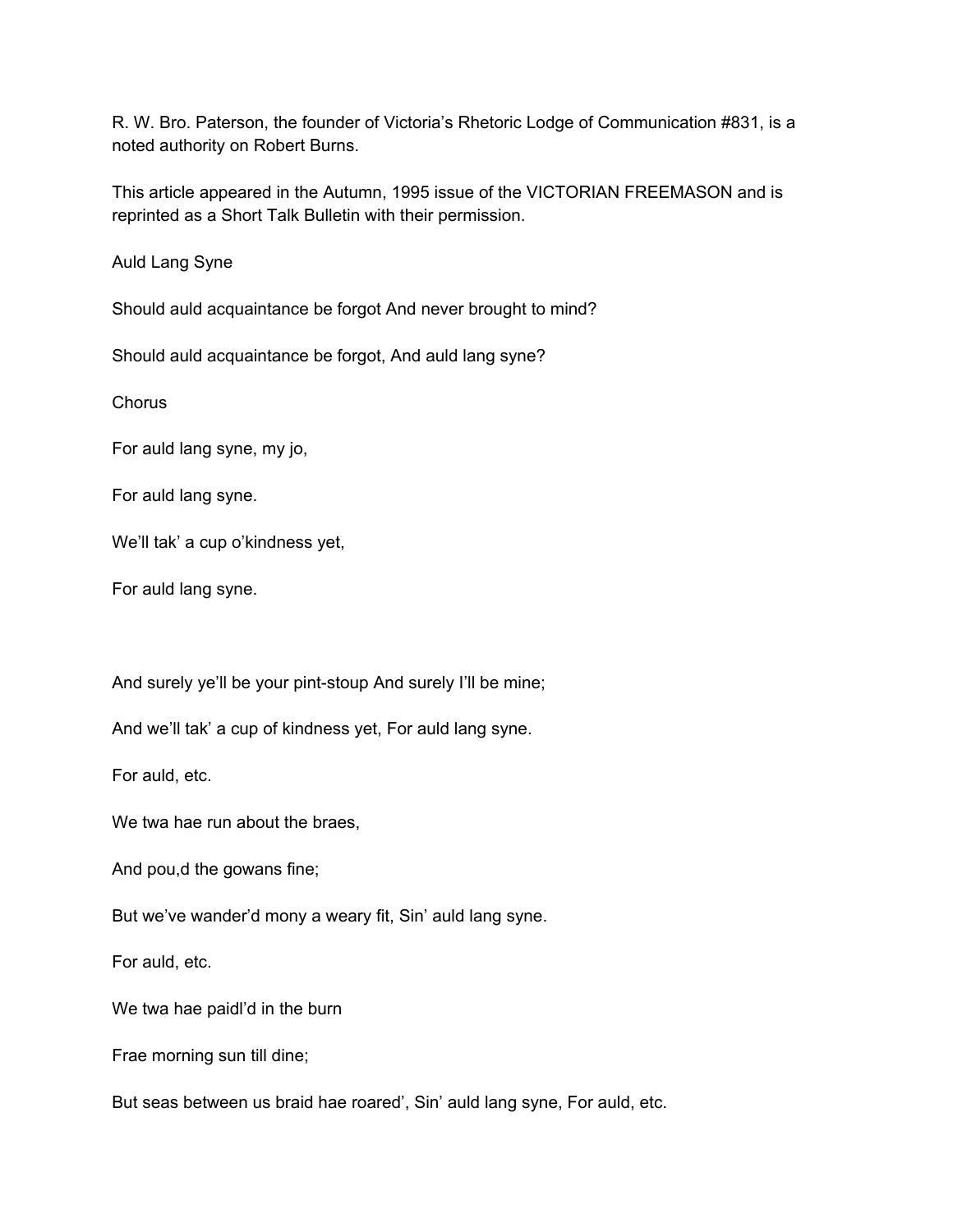## And there's a hand, my trusty frier!

And gie's a hand o'thine!

And we'll tak' a right guide-willie waught, For auld lang syne.

For auld, etc.

## **Glossary**

- aboot about
- braes hillsides
- braid broad
- burn stream
- fit foot
- fner fnend
- gie's give me
- gowans red berries
- gude good
- ha'e (hay) have
- mony (moany) many
- paidl'd paddled
- pint-stoup tankard
- pou'd pulled

sin' since

The following verses are a translation of Auld Lang Syne into modern English: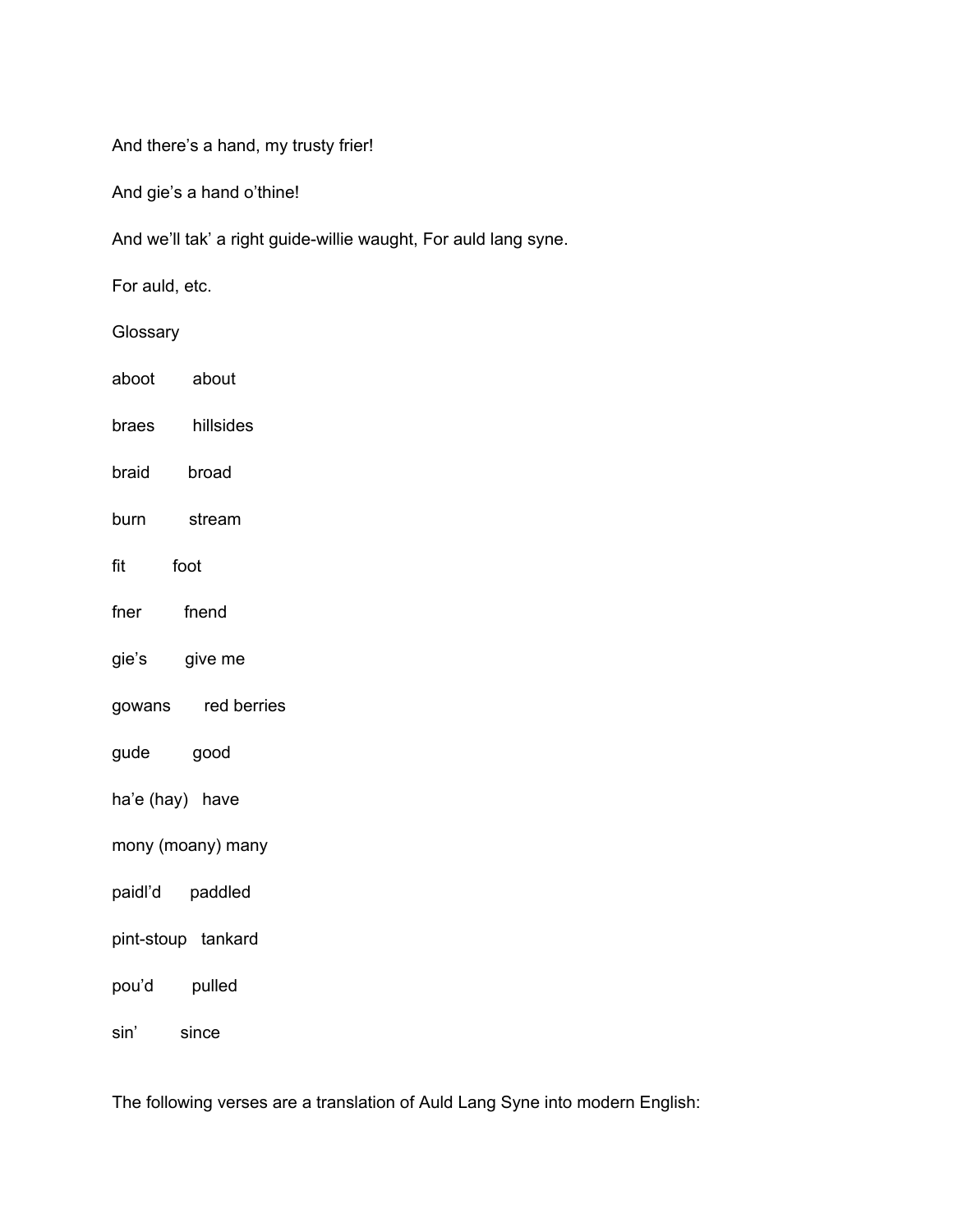The Days of Yore

Should we forget our former friends By whom we set great store?

Should we forget the friends we've met And the brave days of yore?

The days of yore. My dear

The days of yore,

We'll tilt the jug and drain the mug to the brave days of yore.

I fancy you could sink a pint

And I'll take rather more

And we'll both get tight with all our might For the brave days of yore.

We two have wandered on the hills And daisies pulled galore But we've tired our feet on many a street Since the brave days of yore.

We two have paddled in the brook

From noon to half-past four

But seas have lain betwixt us twain Since the brave days of yore.

So let us grasp each other's hand And, as I said before Our hearts we'll cheer with honest beer For the brave days of yore.

## THE STORY OF AULD LANG SYNE

Undoubtedly, millions of people throughout the world will sing Auld Lang Syne to see out 1995. Few will know all the words and fewer still what they mean.

They are attributed to Robert Burns who appar-ently picked up the tune and some of the words from an old man singing in the dialect of south-west Scotland. Auld Lang Syne has become the international song of departure, and is sung by more people than any other.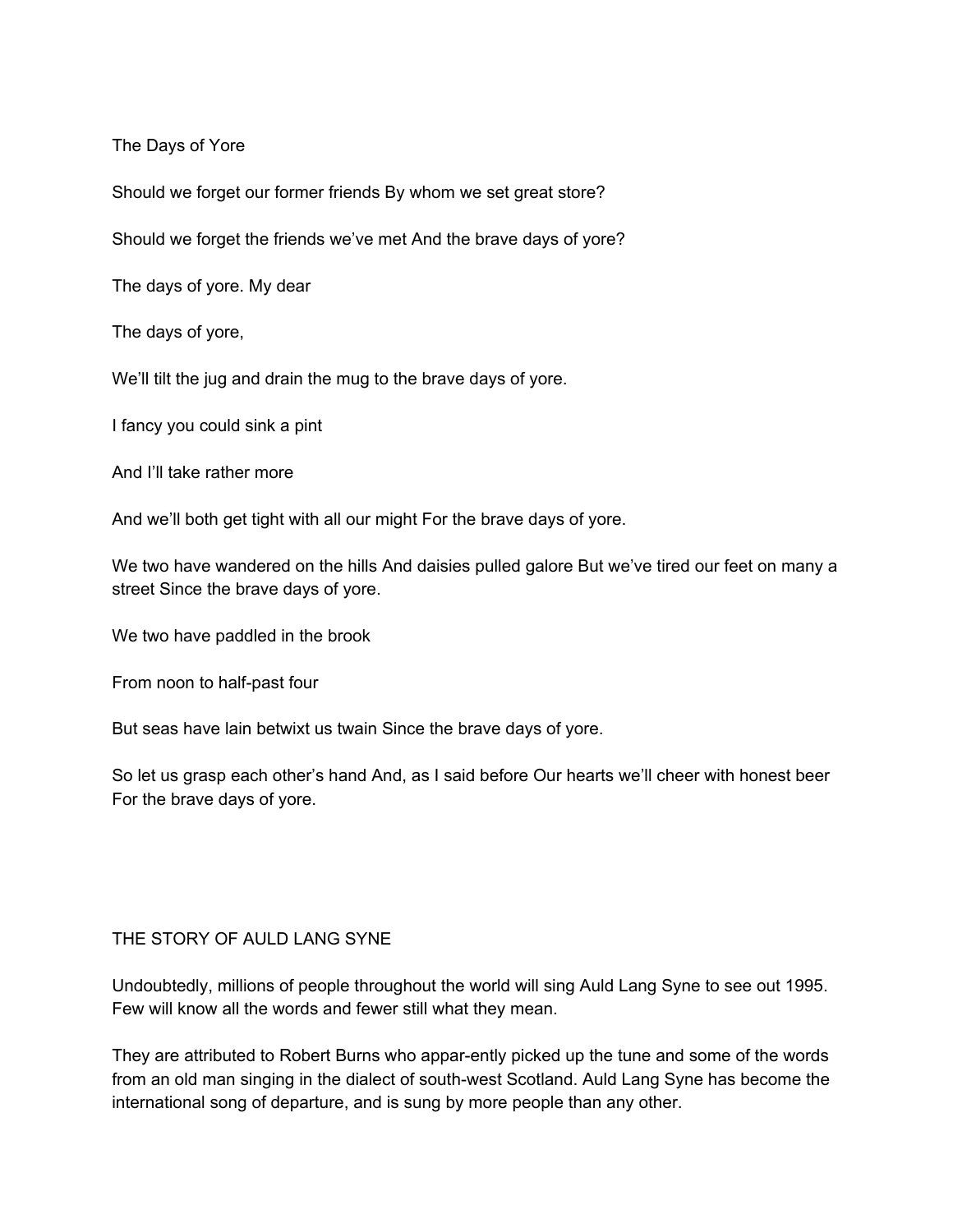The possibility is that Bums only wrote two of the five verses. But, as he did with numerous other Scottish songs, he modified them and, in some cases, purified them.

It seems likely that the song was first sung either in Poosie Nancy's Tavem in Mauchline, or the Bachelors Club in Tarbolton located a few miles away.

The song was initially centred on two young men who drifted apart after their early schooling, and who, after re-uniting, reminisced about their earlier times together, the happy experiences they had together and the kindly folk they met.

When Burns became a Freemason at the age of 23 he quickly absorbed the superb symbolism of the Craft.

Conviviality was, for Burns, one of the most important virtues. For him, Auld Lang Syne is a concrete expression of his love of mankind and his ideal of Intemational Brotherhood.

The Masonic routine is to fomm a circle in which everyone is equidistant from the centre, demon-strating they are all equal. In this regard, the prac-tice adopted in some lodges by placing the masters or other distinguished brethren in the centre defeats the purpose of the ceremony associated with the song.

At the beginning of the song the brethren stand with hands by their sides, symbolising they are rel-ative strangers.

The early verses should be sung (or hummed) very softly as brethren reflect both on cherished memories of earlier times together and on those brethren who have since passed to the Grand Lodge Above.

When they come to the last verse, "And there's a hand, my trusty frier (friend)...", each brother then extends his right hand of fellowship to the brother on his left, then the left hand to the brother on his right.

This symbolises two things: firstly, that they are crossing their hearts; secondly, that they automati-cally fomm a smaller and more intimate circle of friendship. Now they have an unbroken chain of brethren who are close friends.

The tempo should then rise and, to the tapping of feet, all enthusiastically sing the final chorus.

At non-Masonic functions the foregoing routine should be followed as far as is practicable. If nec-essary, small circles can be fommed around tables.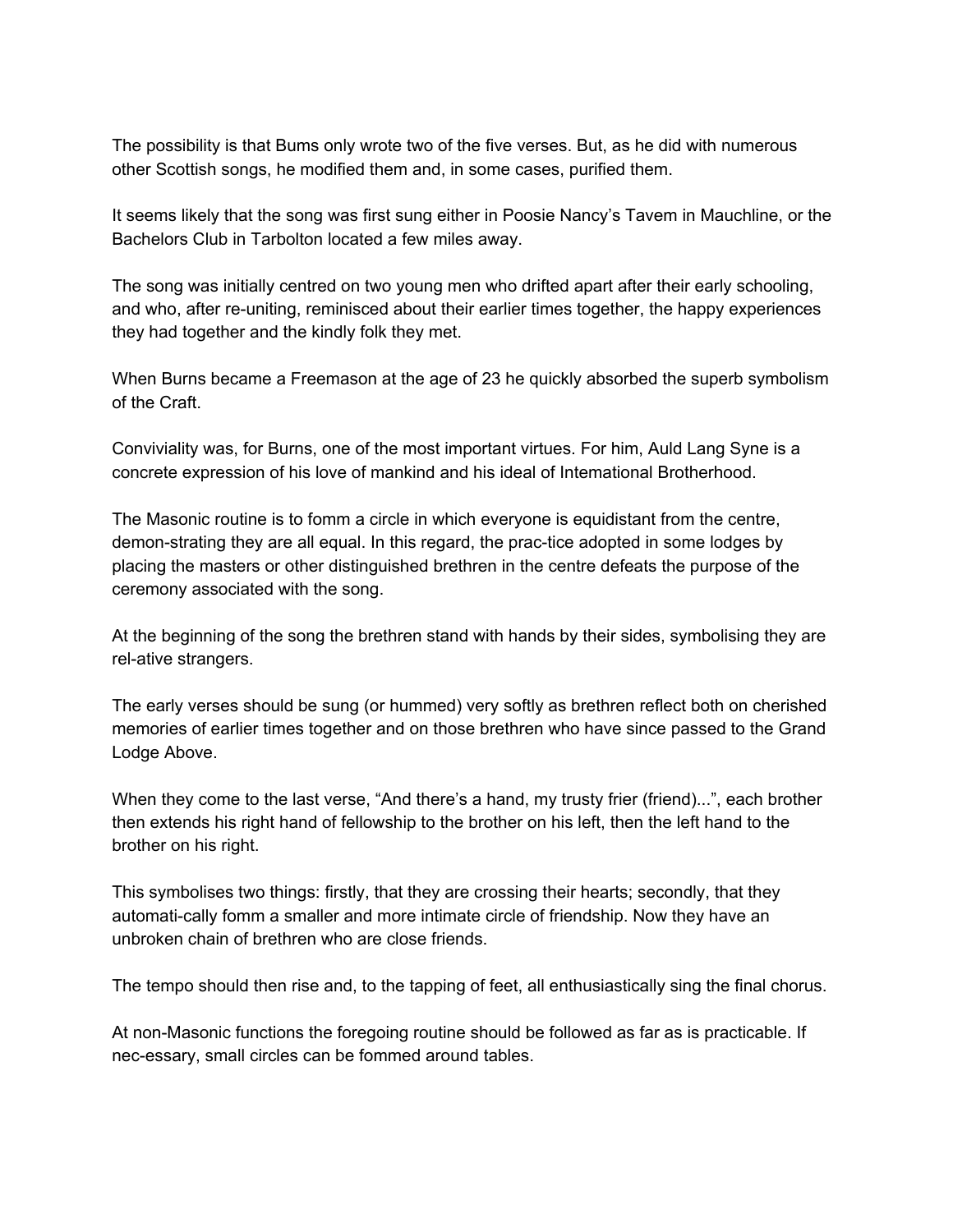At Scottish functions they usually wind up by singing "O we're no' awa' tae bide awa'," form a "snake" and move round the hall in increasingly smaller circles. Then the leader reverses the move-ment and all participants revert to a large circle.

Bro. Robert Burns

Prophet of International Brotherhood

Robert Bums, poet, song writer, Freemason and patriot died in poverty of endocarditis in Dumfries, Scotland at the age of 37 on 21 July 1796. Some 12,000 people from all walks of life attended his funeral.

Almost two hundred years later, his death is moumed by thousands of devotees throughout the world, who honour him, not only for his outstand-ing cultural talents, but as a doyen of democracy and a prophet of intemational brotherhood.

Burns' timeless verses and songs of tendemess, wit and beauty have been translated into thirty-seven languages, while his Scottish birthplace in Alloway, near Ayr, has become a "Mecca," visited by over 250,000 people each year.

So universally accepted has "Auld Lang Syne" become as a song of parting, that a major Japanese department store in Tokyo now plays it over its public address system as a diplomatic way of advising shoppers to conclude their purchases and depart the premises. A further example of the song's universality can be found in Lodge Norad (Nation) in The Czech Republic, which I had the pleasure of visiting in 1992. Re-established in 1990 after the fall of Communism, Norad operates under the Scottish Constitution and closes its fortnightly meetings with "Auld Lang Syne," sung in Czech! The lodge meets in what was once the cellar of the Convent of St. Agnes of Bohemia, built by French stonemasons in 1234.

Robert Burns was initiated on 4 July 1781 in St.

David's Lodge (now No. 133 Scottish

Constitution), Tarbolton, after paying an entry fee of twelve shillings and six pence. As to his three degree ceremonies, there has been some disagree-ment where these took place. The consensus is that they were held in a local public house (also used by the Bachelors Club), run by John Richards, a stew-ard of the Lodge.

His wit, high intelligence, zeal and consummate oratory, made Bums an admirable choice for pro-motion and, on 27 June 1784, he was elected Depute Master (the local Squire being the nominal Master).

"Oft, honoured with supreme command, Presided o'er the sons of light."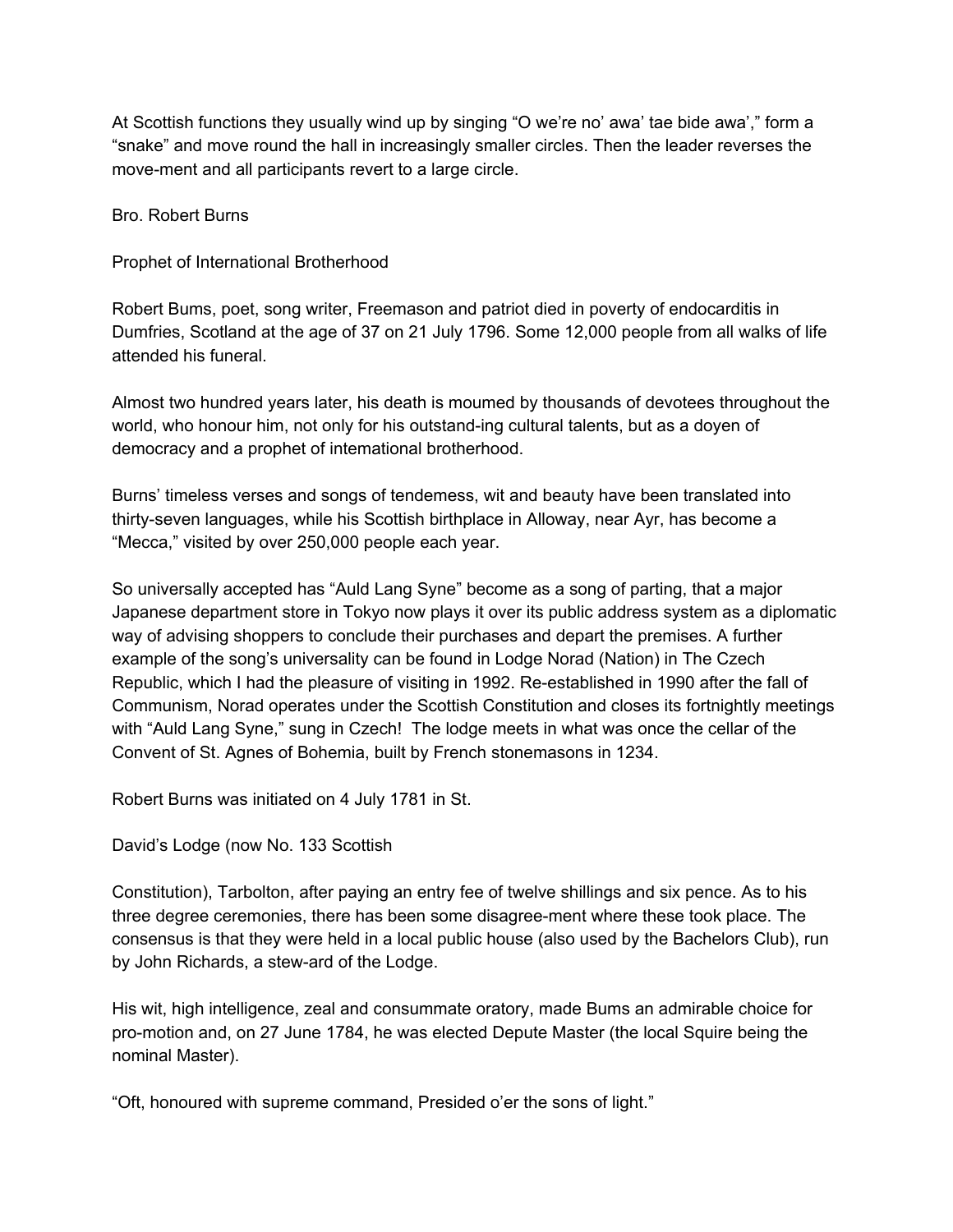With his warm and abiding love for the whole brotherhood of mankind, Burns found in Freemasonry a splendid vehicle for the development of his philosophy.

In many ways the eighteenth century was strange-ly adapted to enable the roots of Freemasonry to be nurtured and developed. The need to meet in fra-temal fellowship was met by the foundation of lodges.

It is well known that Bums was about to depart for Jamaica just before his poems were published on 31 July 1786 (the famous "Kilmamock Edition"). It is less well known that he came perilously close to joining the stream of Scottish martyrs being deport-ed as political prisoners to Australia.

Bums lived in troublesome times, typified by the American Declaration of Independence in 1776 the French Revolution in 1792 and the fervent "Refomm Movement" in Britain striving to correct an iniquitous electoral system.

As might be expected, giving expression to calls for liberty, equality and fratemity met with stem opposition from the deeply entrenched "establish-ment" classes, with their vested interest in proper-ty, politics and religion.

What is the secret of the everlasting popularity of this remarkable man of humble birth, who had only three years of fommal schooling? Why is he remembered when the two monarchs and eleven prime ministers who dominated the scene during his short life have been virtually forgotten? Why is it that others of his ilk in the literary world are respected, but Burns is loved? The answer is that he wrote from the heart and was the voice of the common man and woman. He was their advocate, publicist, philosopher and friend.

Burns had not only the vision of a better world, but the capacity to articulate that message. He was a revolutionary refommer, a vigorous and tireless opponent of oppression, privilege, hypocrisy and racism.

"Then let us pray that come it may As come it will for a' that That sense and worth, o'er a' the earth, May bear the gree, and a' that!

(Have the superiority)

For a' that, and a' that,

It's coming yet for a' that,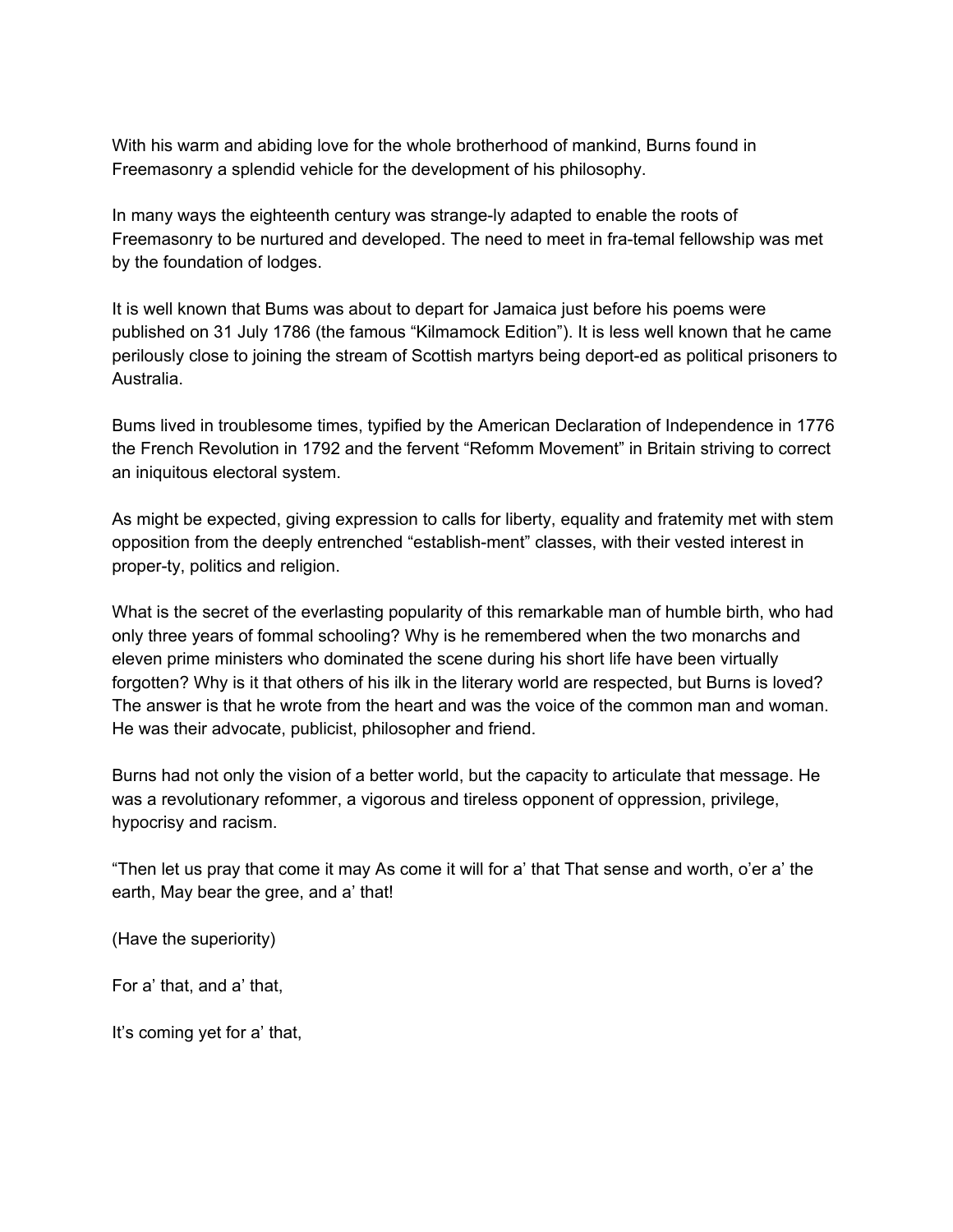That man to man, the warld o'er,

Shall brothers be for a' that!"

Nancy McDonald encapsulated the Bumsian phi-losophy in three verses. She wrote of Scotland, but the sentiments which she expressed apply equally to other countries having an affinity with Bums.

Oh Rabbie Burns we need ye noo (now)

When shades of discord dim each broo (brow)

And o'er this tired bewildered world, the flags of hatred are unfurled.

We crave your wisdom and your pen,

to cleanse the pride-soiled hearts of

men

And gae o'er the nation back its proof of steadfastness and lasting truth.

In every land, in every tongue, Your name is loved, your songs are sung.

You raised the common things of earth, to gems of priceless grace and worth.

You traced the Great Almighty plan of love and brotherhood of man.

And jaundiced now though things may be, they canna dim your prophecy.

Oh Rabbie, gifted poet, seer, to whom your native land was dear.

Hard times you knew and failing health, prevented you from acquiring wealth.

But never did you tum away from w~rks that still enthrall today.

And now the soul of Scotland tums. to bow to you, immortal Bums.

Robert Bums is not only for Scotland, but for all the world; he was one of that small band who wrote for all time and for all people.